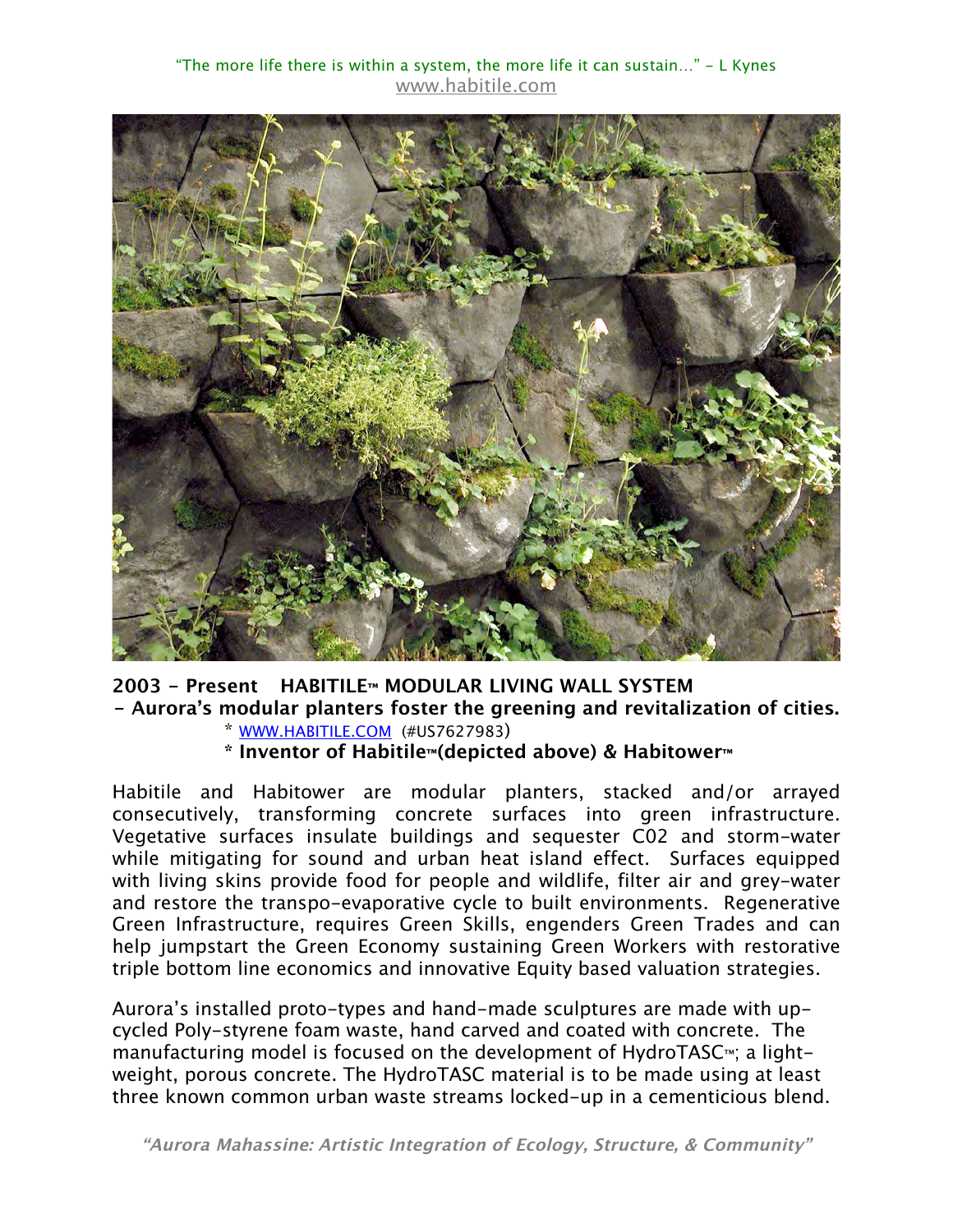**EOS "AURORA" MAHASSINE** 20889 Geyserville Avenue Geyserville, CA 95441 cell: (415) 550-7195 land: (707) 857-4747 HABITILE@GMAIL.COM



## **CREATIVE ECOLOGICAL CONSULTING: PROGRAM DEVELOPMENT, CURATION, AND PROJECT COORDINATION**

Aurora Mahassine has been working at the forefront of ecological integration for the built environment since 2001. The inventor of Habitile™, she helped establish Rana Creek as a renowned green consulting firm, co-founding its "Living Architecture" department with Executive Director Paul Kephart in 2003.

2010 Aspen Environment Forum Scholar, she has presented and exhibited at several environmental conferences and forums including Ecocities, GreenFest, Bioneers, West Coast Green, Green Build and Living Futures. Aurora's Creative Development work has brought Integrated Environmental Programs to schools, cities, developers, regional and governmental institutions, private clients and organizations like St Vincent de Paul Society and the Lighthouse for the Blind.

Aurora supports clients, stakeholders and the community; creating programs that benefit people and the environment. She works to develop strategy, craft marketing directions, forge teams, identify allies and networking opportunities, oversee deliverables and to gain support for projects and their implementation.

Artistically accomplished, Aurora's curatorial practice is focused on Sacred Stewardship exemplified by "Gate Gate" a compelling bio-art collective show at Gallery Route One in Point Reyes Station and "Reternity" an upcoming cultural exhibit at the African American Museum & Library of Oakland, California.

**"Aurora Mahassine: Artistic Integration of Ecology, Structure, & Community"**